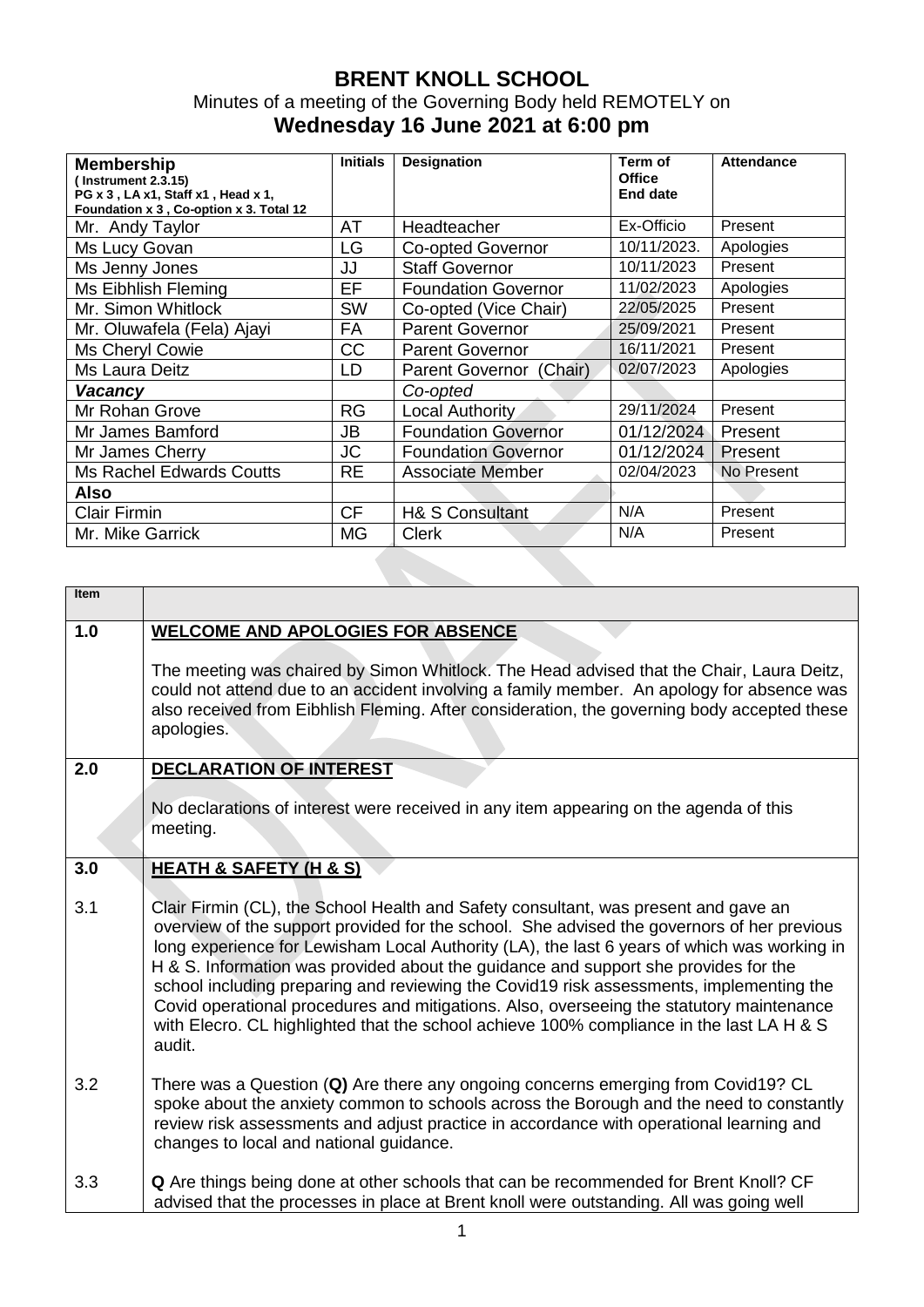|     | particularly having regard to the nature of the pupil /student community. She spoke of the<br>importance of the continuing focus on staff mental health and wellbeing measures in<br>addition to those for pupil/students.                                                                                                                                                                                                                                                                                                                                                                                                    |
|-----|-------------------------------------------------------------------------------------------------------------------------------------------------------------------------------------------------------------------------------------------------------------------------------------------------------------------------------------------------------------------------------------------------------------------------------------------------------------------------------------------------------------------------------------------------------------------------------------------------------------------------------|
| 3.4 | <b>Q</b> Can residential trips go ahead? CF advised that trips were allowed with effect from 21<br>May. The school had booked a residential trip to Macaroni Woods for Year 11 to attend in<br>the penultimate week of term. No other schools would be attending the Centre at the same<br>time.                                                                                                                                                                                                                                                                                                                              |
| 3.5 | Q As governors, what should we be looking for in respect of H & S? CF advised that Covid19<br>safety measures would be the priority going forward. Other areas that will be looked<br>included reviewing the arrangements for administering medication, first aid and looking at<br>other potential risks in the workplace. Governors were asked to note that, one of the effects<br>of the mitigation measures, was a reduction in the number of incidents of infectious disease<br>- excluding Covid19. The Head and CL stated that some of the routines introduced during<br>Covid19 were likely to continue post Covid19. |
| 3.6 | <b>Q</b> What are the plans for reviewing H & S for the Autumn? It was agreed that this would be<br>best considered by the Pay and Resources Committee at its next meeting. CF AGREED to<br>attend the next meeting of this committee to answer any detailed questions about the scope<br>of the work she undertakes to support the school in respect of H & S.                                                                                                                                                                                                                                                               |
| 3.7 | CF was thanked for attending, she left the meeting at 6:20 pm                                                                                                                                                                                                                                                                                                                                                                                                                                                                                                                                                                 |
| 4.0 | <b>MINUTES &amp; MATTERS ARISING</b>                                                                                                                                                                                                                                                                                                                                                                                                                                                                                                                                                                                          |
| 4.1 | Minutes: The Minutes of the meeting held on 24 March 2021 had been circulated with the<br>agenda papers. After consideration, the Minutes were AGREED by the governing body and<br>approved for signature by the Vice Chair                                                                                                                                                                                                                                                                                                                                                                                                   |
| 4.2 | <b>Matters Arising:</b> There were no other matters arising that were not being covered<br>elsewhere on the agenda of this meeting.                                                                                                                                                                                                                                                                                                                                                                                                                                                                                           |
| 5.0 | <b>GOVERNING BODY MEMBERSHIP</b>                                                                                                                                                                                                                                                                                                                                                                                                                                                                                                                                                                                              |
| 5.1 | Changes since the last meeting: There had been no change to the membership since the<br>last meeting                                                                                                                                                                                                                                                                                                                                                                                                                                                                                                                          |
| 5.2 | End of Term of Office before the next meeting: Governors were asked to note that<br>Oluwafela (Fela) Ajayi 's term of office as a Parent Governor ends on 25 September 2021.<br>It was noted that the school would arrange for an election to be held to fill the vacancy in the<br>Autumn term.                                                                                                                                                                                                                                                                                                                              |
| 5.3 | Vacancies: - 1 x Co-option: The Head advised that the Chair had received details and<br>spoken to a couple of potentially suitable candidates earlier in the academic year. It was<br>noted that filling the vacancy would be considered at the Autumn term 2021 meeting.<br>Oluwafela (Fela) Ajayi advised that he wished to be considered for co-option to the vacancy,<br>when it is discussed in the Autumn term                                                                                                                                                                                                          |
| 5.4 | DBS Checks: The governors were reminded that they are legally required to complete a                                                                                                                                                                                                                                                                                                                                                                                                                                                                                                                                          |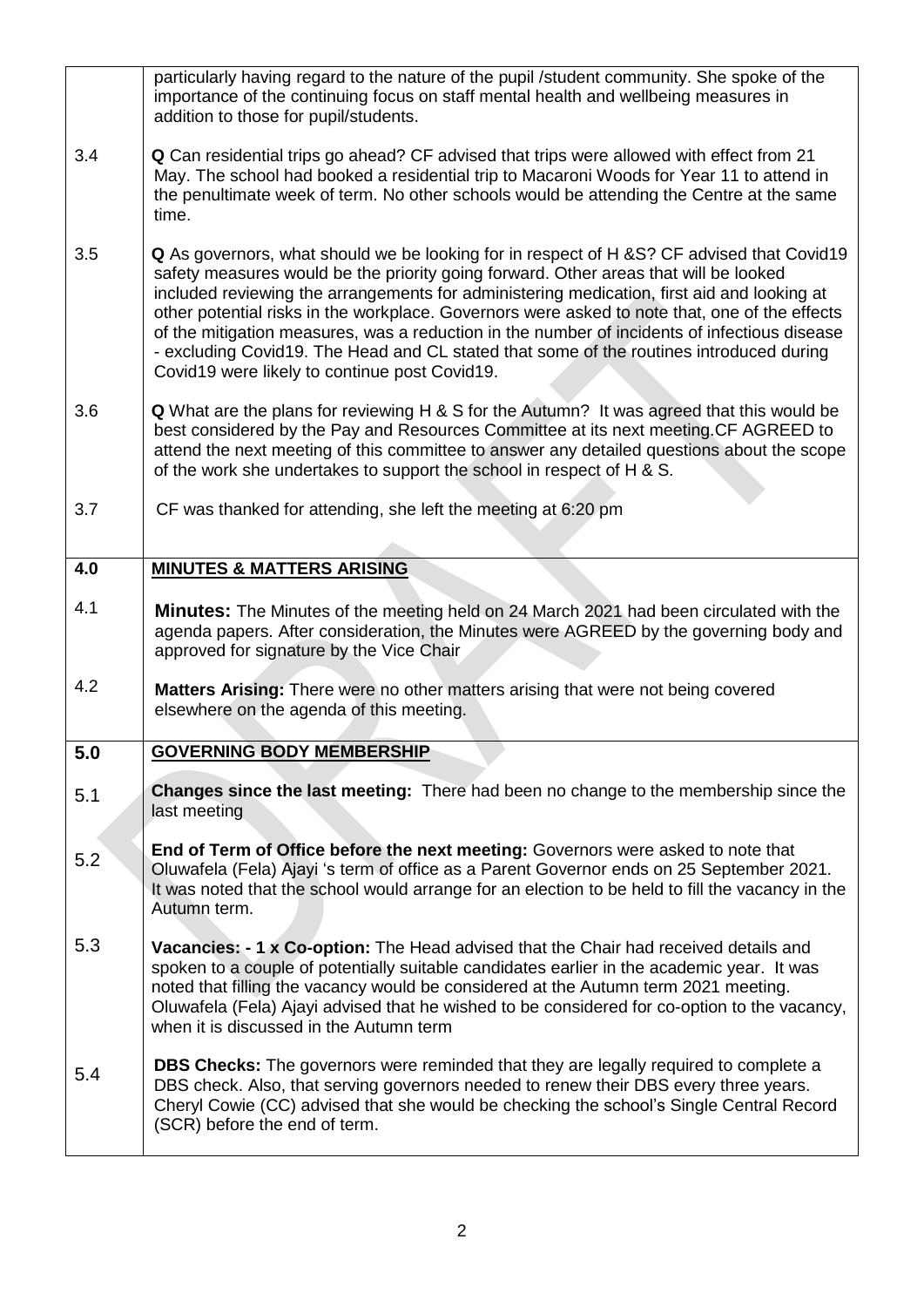## **6.0 FINANCIAL MANAGEMENT**

- 6.1 **2020/21 Out-turn:** Governors were informed that the budget for the year was in surplus and that this was consistent with the forecasts throughout the year. SW advised of the headline figures. It was highlighted that there had been additional cost pressures arising due to Covid19 but there had also been reduced areas of spend notably in respect of staff and staff training costs. The Pay and Resources (P&R) Committee discussed the outturn in detail at its last meeting on 9 June 2021 and recommend that the 2020/21 outturn be approved. After consideration, the governing body AGREED the 2020/21 budget outturn.
- 6.2 **2021/22 budget and three-year projection:** SW reported that the Bursar presented a proposed budget for 2021/22- and 3-year plan at the meeting of the P & R committee meeting on 9 June. The plan presented was in fact for 5 years, the last 2 years of which were for internal school purposes only. The P & R committee held an un-clerked meeting prior to the 9 June to look at some of the variables that might impact on the accuracy of the budget forecast, year on year. This included pupil/student numbers, rising costs and changes to the LA funding arrangements. Possible changes to the funding may involve reducing the amount of place funding (currently £10K per pupil/student) and or the amount allocated for each band. The committee also discussed options to use some of the surplus to invest in the school's infrastructure over a 3-year period.
- 6.2.1 The P&R committee recommended the 2021 budget and 3-year plan for approval. After discussion, the governing body AGREED the 2021/22 budget and 3 -year plan. It was noted that the plan would be signed off by the Chair and submitted to the LA prior to 30 June 2021.

## **7.0 HEADTEACHERS REPORT**

- 7.1 Headteacher's Report had been circulated with the agenda papers prior to the meeting. The Report included a summary of the highlights since the last full governors meeting , update on the SIP and SESS , development of Middle Leaders , Safeguarding , communication with families , Pupil Premium and PE Premium , Pupil Voice , developments with the Brent Knoll and Watergate Trust , the Post 16 Proposal , the school profile – pupil roll , SEND profile, Governor Visits , Attendance – including pupil persistent absence , Behaviour and Exclusion , Staff absence , Premises and health and safety issues, Accidents , Fire drills over the year ; quality assurance work undertaken during the year and continuing professional development and engagement events.
- 7.2 The Head highlighted that the vision statement remained unchanged but had not progressed as envisaged. He referred to the areas of SIP focus – around teaching and learning, Emotional regulation and addressing barriers to learning, Academic and Social progress; Senior and Middle Leadership – effective monitoring and developing of pupil progress using local and national networks for validation. Governors were asked to note the progress and supporting evidence. The Head spoke about the committee structure – and the support and challenge being provided at the clerked and un-clerked meetings and the contact with the middle leaders. He reminded that that under the new framework, Ofsted will be selecting areas for a deep dive with middle leaders. Reference was made to Reading, Maths, English, and Foundation subjects. A lot of work was being done on curriculum development; subject coordinators were working on a across school basis. The school's current priorities were on mental health and wellbeing, addressing any gaps and on recovery rather than catch-up.
- 7.3 There was a question (**Q)** about the allocation of sections of the SIP to the various committees. Clarification was provided that the allocation of areas for oversight to each of the committees was included in the SIP and covered in the committee terms of Reference (TOR). It was noted that each committee would review its TOR at the Clerked meeting in the Autumn term 2021. The Head stated that the aspects of the school SIP that had not been realized in the current year, would be taken forward into the next academic year.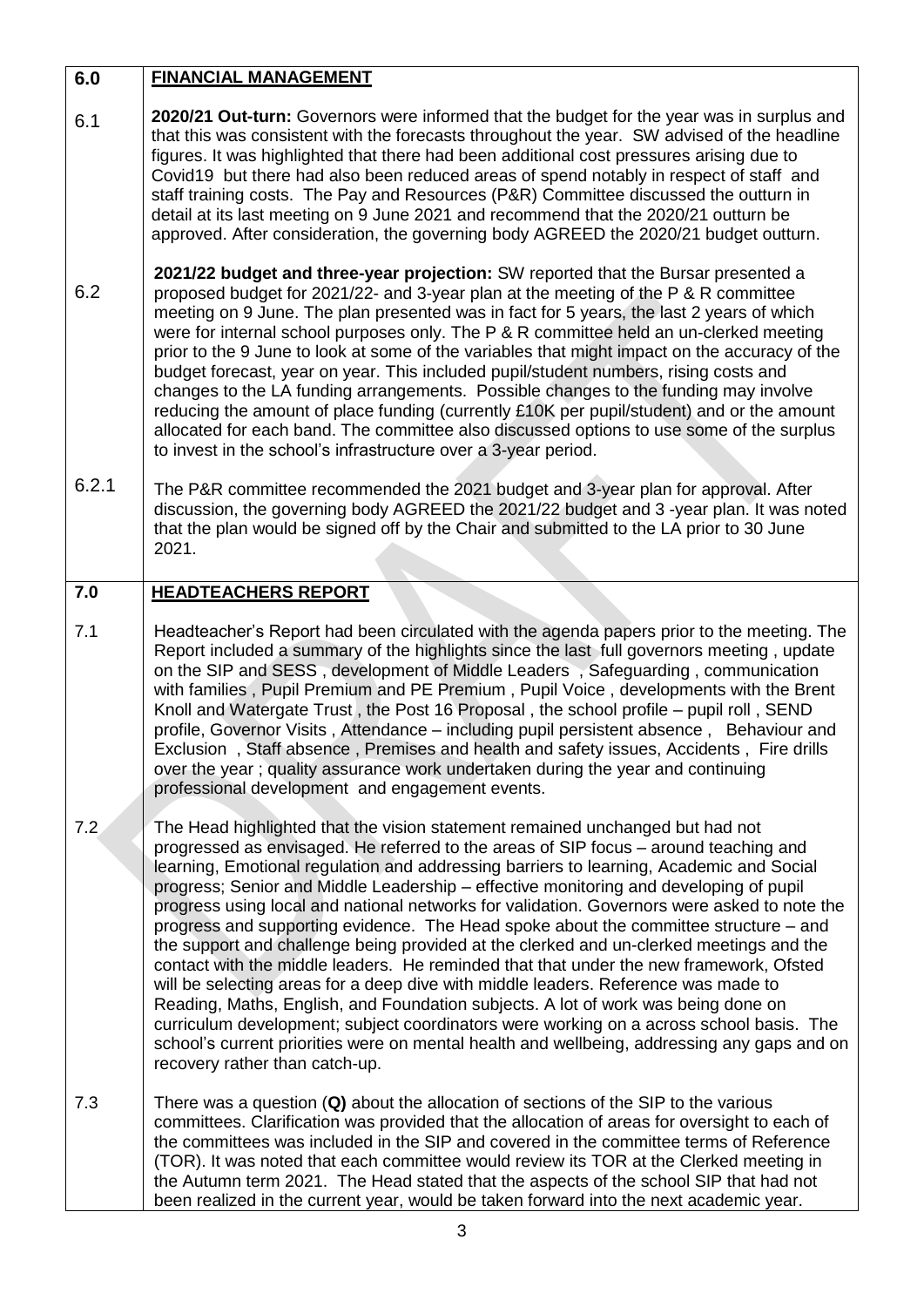| 7.4          | Safeguarding: The Head spoke about the role of the DSL/ Pastoral Manager – there had<br>been a significant increase in workload around family engagement arising from Covid19.<br>The work involved providing early help and more support to families to remove barriers to<br>pupil/students learning. There was a proposal from the Head that the staffing for this area<br>be increased by 0.6 (at scale 6) for a year. The role would be to take on some of the more<br>administrative aspects of the work and thus free -up the DSL's time to undertake the more<br>specialist areas. Governors discussed the proposal.<br>Q Will the post be advertised externally? The Head advised that it would. If the field of<br>candidates was not suitable, the role would be re-advertised.                                       |
|--------------|----------------------------------------------------------------------------------------------------------------------------------------------------------------------------------------------------------------------------------------------------------------------------------------------------------------------------------------------------------------------------------------------------------------------------------------------------------------------------------------------------------------------------------------------------------------------------------------------------------------------------------------------------------------------------------------------------------------------------------------------------------------------------------------------------------------------------------|
| 7.6          | <b>Q</b> How had the 0.6 and not full time been arrived at? The Head explained that he had gone<br>through the needs with the EM, the DSL, the view was that 0.6 would be sufficient but if full<br>time was needed it could be extended.                                                                                                                                                                                                                                                                                                                                                                                                                                                                                                                                                                                        |
| 7.7          | Family forum: Governors noted that some virtual events had taken place, and the trial of<br>evening meetings to improve attendance. CC spoke about the intention to undertake a<br>survey with families to find out what topics they would like the forum to cover in the 2021/22<br>year.                                                                                                                                                                                                                                                                                                                                                                                                                                                                                                                                       |
| 7.8          | <b>Pupil Voice:</b> Information was provided about the development of a new reward system $-$ in<br>which students have a say in the rewards provided; there was a weekly cycle of assemblies<br>being held and a half termly charity events. The Head also spoke about the work being<br>undertaken in this area by the Assistant Head, Sam Waring.                                                                                                                                                                                                                                                                                                                                                                                                                                                                             |
| 7.9          | <b>Post 16 Proposal:</b> The Head advised that he recently met with the Head of Greenvale<br>about use of a space at their new extension site. The proposal would now be considered by<br>the LA High Needs Panel, the Head felt that it was likely to be agreed. He stated that the<br>proposal, which was a pilot, was targeted to start in September 2022.                                                                                                                                                                                                                                                                                                                                                                                                                                                                    |
| 7.10         | Pupil/Student data: Governors noted that there were 156 pupils and students on roll, this<br>was 2 above the planned admission number -154. However, there were 2 pupils who were<br>due to leave the school as they were moving out of the Borough. The Attendance rate was<br>90.42% and it was noted by the governors that the rate of persistent absence was less than<br>before the pandemic.                                                                                                                                                                                                                                                                                                                                                                                                                               |
| 7.11<br>7.12 | <b>Exclusions:</b> The Head provided summary information about the challenge faced in dealing<br>with a particular student including the engagement with the family and external agencies.<br>The Head advised of an incident involving an online safety issue and reported the actions<br>taken by the school. Governors felt that the school had dealt with the matter appropriately<br>and well.                                                                                                                                                                                                                                                                                                                                                                                                                              |
| 7.13         | <b>Staffing:</b> There were 2 resignations, one to take up a role abroad and the other for a<br>promotion. Confirmation was provided that 2 new teachers had been appointed for<br>September 2021. It was noted that there were 2 LSA and 2 mid-day meal supervisor and a<br>long-term absence. CPD information was noted, and the Head explained the new Early<br>Careers Framework for teachers which replaces NQT.                                                                                                                                                                                                                                                                                                                                                                                                            |
|              | <b>EYFS Framework</b> : Jenny Jones (JJ) briefed the governors on the changes to EYFS<br>framework effective from September 2021. The areas of learning and development remain<br>unchanged - this consisted of 3 prime areas - communication and language, physical<br>development and personal, social and emotional development and specific areas such as<br>literacy, maths, understanding the world and expressive arts and design. The area of<br>emotional regulation was felt to be a key one for the school. The governors noted the<br>introduction of yoga from September and the inclusion of teaching oral health/hygiene. Also,<br>that the new assessment outcomes at EYFS in relation to the (7) areas of learning would<br>now be either Achieved or Emerging, the Exceeding category was being dropped by the |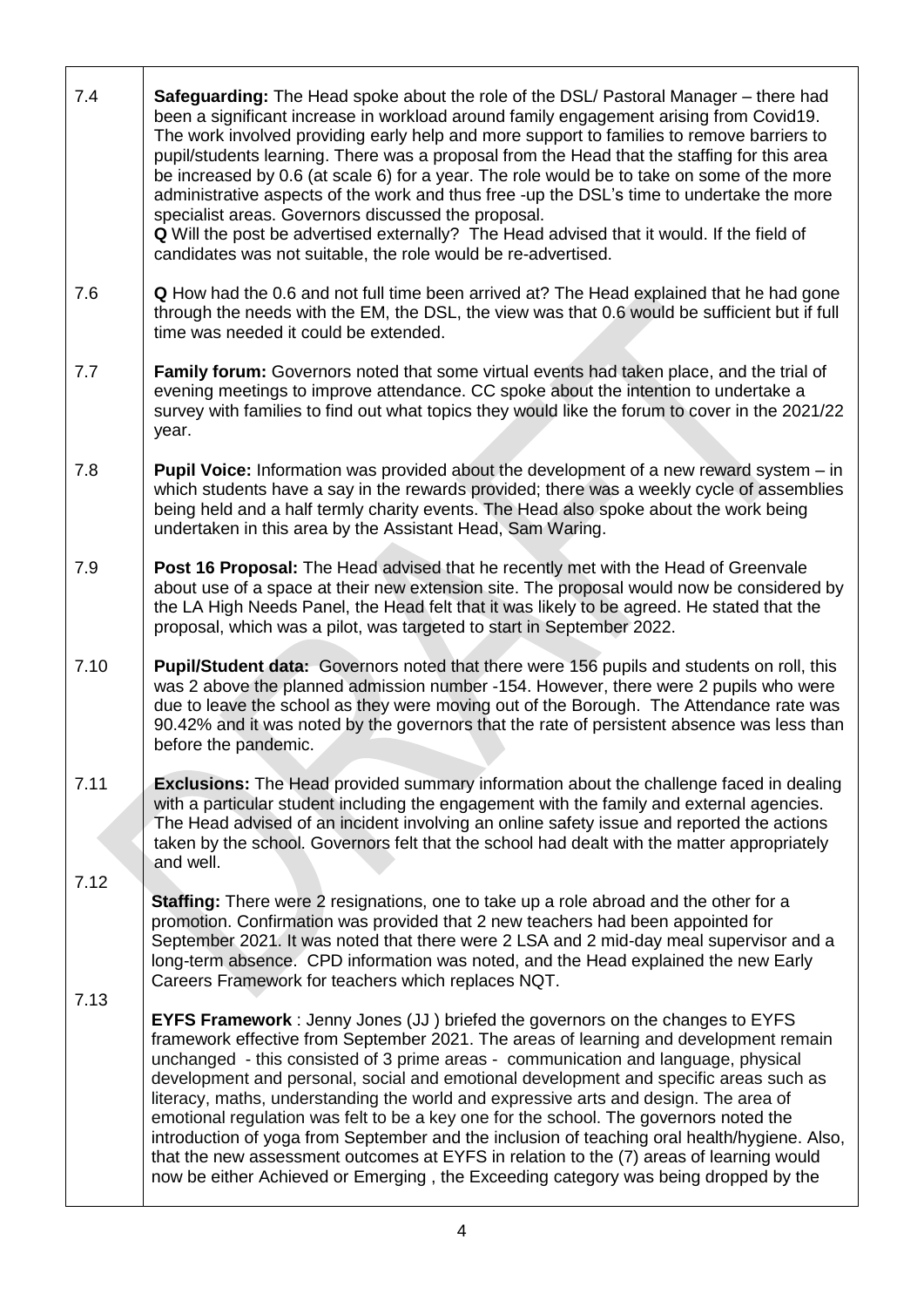| 7.14       | DfE. The school's policy was under review and would be ready for governors' consideration<br>in the Autumn term 2021                                                                                                                                                                                                                                                                                                                                                                                                                                                                                                                                                                                                                                                                                                                                                                                                                                      |                                                                                                                                                                                                                                                                                                                                                 |                      |                                   |  |  |
|------------|-----------------------------------------------------------------------------------------------------------------------------------------------------------------------------------------------------------------------------------------------------------------------------------------------------------------------------------------------------------------------------------------------------------------------------------------------------------------------------------------------------------------------------------------------------------------------------------------------------------------------------------------------------------------------------------------------------------------------------------------------------------------------------------------------------------------------------------------------------------------------------------------------------------------------------------------------------------|-------------------------------------------------------------------------------------------------------------------------------------------------------------------------------------------------------------------------------------------------------------------------------------------------------------------------------------------------|----------------------|-----------------------------------|--|--|
| 7.15       | The governing body thanked the Head for his Report.                                                                                                                                                                                                                                                                                                                                                                                                                                                                                                                                                                                                                                                                                                                                                                                                                                                                                                       |                                                                                                                                                                                                                                                                                                                                                 |                      |                                   |  |  |
|            |                                                                                                                                                                                                                                                                                                                                                                                                                                                                                                                                                                                                                                                                                                                                                                                                                                                                                                                                                           | <b>Action</b>                                                                                                                                                                                                                                                                                                                                   | Who                  | When                              |  |  |
|            | A <sub>1</sub>                                                                                                                                                                                                                                                                                                                                                                                                                                                                                                                                                                                                                                                                                                                                                                                                                                                                                                                                            | <b>EYFS Policy:</b> Revised policy to be considered in the<br>Autumn term                                                                                                                                                                                                                                                                       | Head                 | Autumn 1<br>meeting               |  |  |
| 8.0        |                                                                                                                                                                                                                                                                                                                                                                                                                                                                                                                                                                                                                                                                                                                                                                                                                                                                                                                                                           | <b>PUPUL PREMIUM &amp; PE/SPORTS PREMIUM - NEW REQUIREMENTS</b>                                                                                                                                                                                                                                                                                 |                      |                                   |  |  |
| 8.1        |                                                                                                                                                                                                                                                                                                                                                                                                                                                                                                                                                                                                                                                                                                                                                                                                                                                                                                                                                           | Pupil Premium and PE/Sports Premium: Governors were informed of the new Guidance<br>on what information should be displayed online in relation to Pupil Premium and PE/Sports<br>Premium. The Head advised that the PE /Sports Premium Carried forward from the 2019<br>into 2020 academic year, would be spent by the end of the 2020/21 year. |                      |                                   |  |  |
| 8.2<br>8.3 | Pupil Premium Strategy Statements: It was noted that, as part of the conditions of the<br>funding for 2021 to 2022, schools were required to demonstrate how their spending<br>decisions are informed by research evidence, referring to a range of sources including the<br>Education Endowment Foundation's (EEF) toolkit in line with the EEF's Pupil Premium<br>guide.                                                                                                                                                                                                                                                                                                                                                                                                                                                                                                                                                                                |                                                                                                                                                                                                                                                                                                                                                 |                      |                                   |  |  |
|            | <b>Q</b> Are there any changes to reporting requirements? Governors were advised that all<br>schools were required to use a prescribed template provided by the DfE to publish their<br>pupil premium strategy and report outcomes. The Head advised that the new requirements<br>would be taken forward by the PP lead and plans for 2021/22 would be available to<br>governors in the Autumn term.                                                                                                                                                                                                                                                                                                                                                                                                                                                                                                                                                      |                                                                                                                                                                                                                                                                                                                                                 |                      |                                   |  |  |
|            |                                                                                                                                                                                                                                                                                                                                                                                                                                                                                                                                                                                                                                                                                                                                                                                                                                                                                                                                                           | <b>Action</b>                                                                                                                                                                                                                                                                                                                                   | Who                  | When                              |  |  |
|            | A <sub>2</sub>                                                                                                                                                                                                                                                                                                                                                                                                                                                                                                                                                                                                                                                                                                                                                                                                                                                                                                                                            | Pupil Premium: Use and impact report 2019 to 2021<br>information and plans for $2021/22 -$ to be presented in the<br>Autumn term                                                                                                                                                                                                                | Head<br>& PP<br>Lead | Autumn 2<br>Governor's<br>meeting |  |  |
| 9.0        |                                                                                                                                                                                                                                                                                                                                                                                                                                                                                                                                                                                                                                                                                                                                                                                                                                                                                                                                                           | <b>COMMITTEE REPORTS</b>                                                                                                                                                                                                                                                                                                                        |                      |                                   |  |  |
| 9.1        | <b>Teaching &amp; Learning Committee:</b> A report back on the meeting of this committee held on<br>4 May 2021 was provided. The committee discussed school improvement plan (SIP),<br>curriculum development and the work of the middle leaders. Also, on the RAG rated<br>assessment undertaken for Maths and English, the progression to a similar exercise for<br>pupil and student engagement in learning and the use of finding to drawing up action plans<br>to support the individual needs of pupils and student. The committee discussed the value of<br>link visits and would be receiving updates at the next un-clerked meeting on the Reading for<br>Pleasure and the plans to move the library to create a new story telling space. Governors<br>noted that the details about the SIP and curriculum development was included in the Head's<br>Report. The governing body noted and approved the decisions and actions of the<br>committee |                                                                                                                                                                                                                                                                                                                                                 |                      |                                   |  |  |
| 9.2        | <b>Children &amp; Community Committee:</b> CC provided a report on the meeting of the committee<br>held on 8 June 2021. She advised that there had been no further action on getting a zebra<br>cross near the school, it was understood that this was due to constraints on Council funds.<br>However, discussion with the local campaign group and Council were ongoing. The<br>committee also received an update on safeguarding, actions on persistent absence; update<br>on the Family forum and the efforts, draw up a calendar of events and activities that<br>addresses the needs of families and improves engagement.                                                                                                                                                                                                                                                                                                                           |                                                                                                                                                                                                                                                                                                                                                 |                      |                                   |  |  |
| 9.2.1      | <b>Q</b> Can the survey be sent to families via class teachers? The Head advised that class<br>teachers send out a weekly newsletter and therefore information – for example dates of<br>Forum meetings and activities can be added.                                                                                                                                                                                                                                                                                                                                                                                                                                                                                                                                                                                                                                                                                                                      |                                                                                                                                                                                                                                                                                                                                                 |                      |                                   |  |  |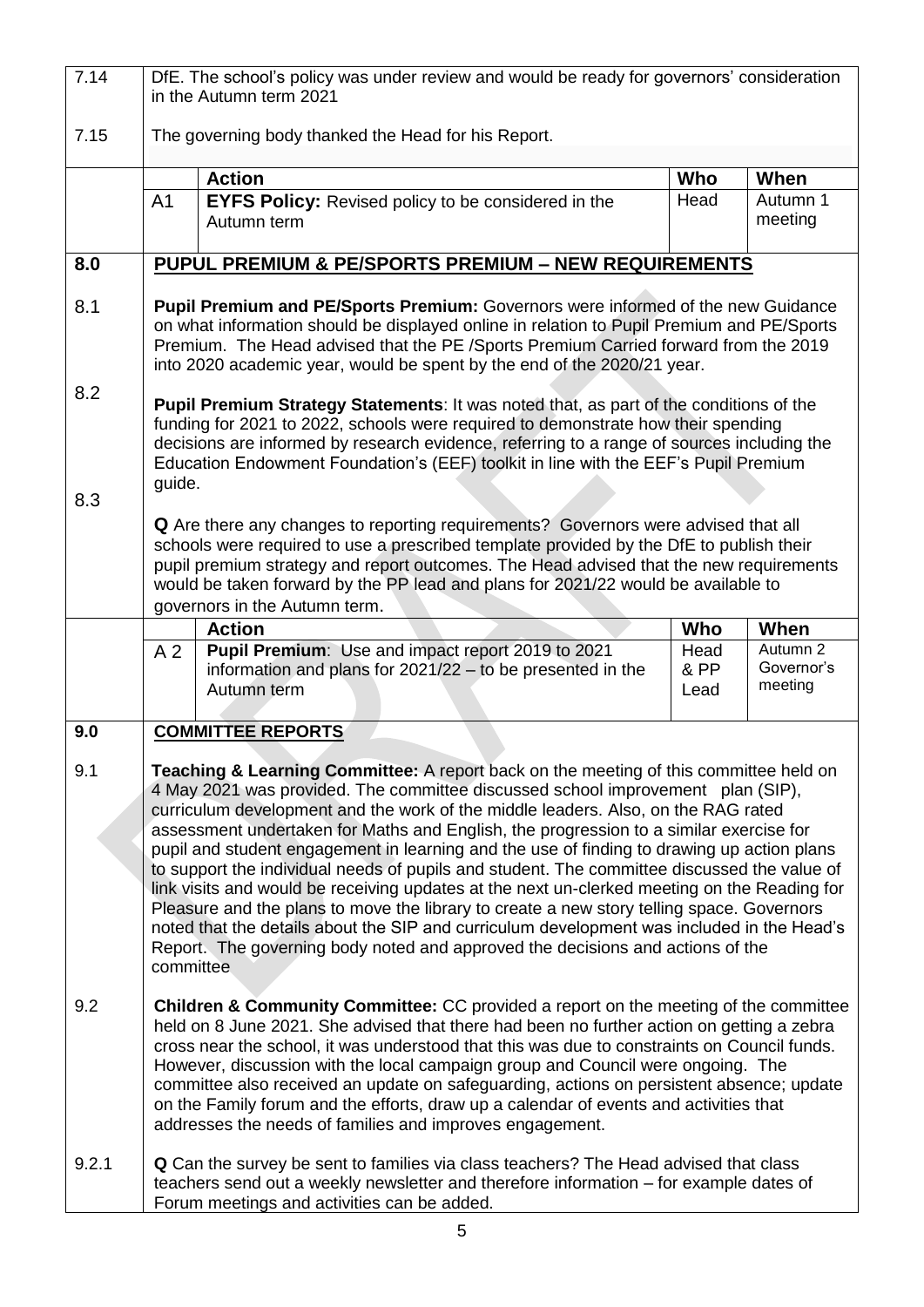| 9.2.2 | Information was provided that an email had been sent to parents about the Summer Club -<br>there had been a big response. It was suggested that a part of the time be used to get<br>parents/family views about timing of meeting and subject areas that the Forum should<br>cover.                                                                                                                                                                                                                                                                                                                                                                                                                                                           |                                                                                                                                     |                  |          |  |
|-------|-----------------------------------------------------------------------------------------------------------------------------------------------------------------------------------------------------------------------------------------------------------------------------------------------------------------------------------------------------------------------------------------------------------------------------------------------------------------------------------------------------------------------------------------------------------------------------------------------------------------------------------------------------------------------------------------------------------------------------------------------|-------------------------------------------------------------------------------------------------------------------------------------|------------------|----------|--|
| 9.2.3 | The committee had also received information about the work being done on mental Health<br>and the Wellbeing of pupils, students, and staff. The governing body noted and approved<br>the decisions and actions of the committee                                                                                                                                                                                                                                                                                                                                                                                                                                                                                                               |                                                                                                                                     |                  |          |  |
| 9.3   | Pay and Resources Committee: Simon Whitlock (SW) gave a report back on a meeting of<br>the committee held on 9 June 2021. He reminded of the details reported earlier as part of<br>the item on Financial Management including the recommended agreement to the 2020/21<br>budget outturn and 2021/22 budget and 3-year plan; also, the spending to improve the<br>school infrastructure, the provision for the TTO staff back pay and the proposed increase in<br>the Home School staffing capacity. The committee noted that options for the school<br>maintenance arrangements would be considered at the next un-clerked meeting of the<br>committee. The governing body noted and approved the decisions and actions of the<br>committee |                                                                                                                                     |                  |          |  |
| 9.4   | follows:                                                                                                                                                                                                                                                                                                                                                                                                                                                                                                                                                                                                                                                                                                                                      | <b>Committee Memberships:</b> The committee memberships for 2021/22 were AGREED as                                                  |                  |          |  |
| 9.4.1 |                                                                                                                                                                                                                                                                                                                                                                                                                                                                                                                                                                                                                                                                                                                                               | Teaching & Learning Committee: Headteacher, Laura Deitz, Lucy Govan, James Cherry,<br>Eibhlish Fleming and Rachel Edwards - Coutts. |                  |          |  |
| 9.4.2 |                                                                                                                                                                                                                                                                                                                                                                                                                                                                                                                                                                                                                                                                                                                                               | Pay and Resources Committee (Includes Pay Committee): Headteacher, Simon Whitlock,<br>James Bamford, and Lucy Govan                 |                  |          |  |
| 9.4.3 | Children, Families & Community: Headteacher, Cheyl Cowie, Jennifer Jones and Rohan<br>Grove                                                                                                                                                                                                                                                                                                                                                                                                                                                                                                                                                                                                                                                   |                                                                                                                                     |                  |          |  |
| 9.4.4 | Headteachers' Pay and Performance: Decision deferred until next FGB. It was noted that<br>there was a training course being held by the LA on Headteacher's Performance related pay<br>and appraisal on 22 June 2021                                                                                                                                                                                                                                                                                                                                                                                                                                                                                                                          |                                                                                                                                     |                  |          |  |
| 9.4.5 | <b>Link Governors</b><br>Safeguarding: Cheryl Cowie<br>Health and Safety:<br>$\bullet$<br>Building: Vacancy<br>Mental Health & Wellbeing: Cheryl Cowie and Rohan Grove                                                                                                                                                                                                                                                                                                                                                                                                                                                                                                                                                                        |                                                                                                                                     |                  |          |  |
| 9.4.6 | Staff Discipline, Grievance, Pupil Discipline, Appeals, Complaints Panel and any other<br>ad hoc committees: All governors are members but Any 3 eligible governors (not<br>previously involved and without an interest) may be called in rotation to sit on the above g<br>committees and panels.                                                                                                                                                                                                                                                                                                                                                                                                                                            |                                                                                                                                     |                  |          |  |
| 9.4.7 | Governor training and development: There was a discussion about whether the link role<br>for this area should continue. It was AGREED that it should not, governors were asked to<br>notify CC when they attend training so that this can be logged. It was also AGREED that an<br>item on Training should be included on the agenda of each committee meeting to highlight<br>any relevant training being provided by the LA and identify any gaps/training needs.                                                                                                                                                                                                                                                                           |                                                                                                                                     |                  |          |  |
|       |                                                                                                                                                                                                                                                                                                                                                                                                                                                                                                                                                                                                                                                                                                                                               | <b>Action</b>                                                                                                                       | Who              | When     |  |
|       | A <sub>3</sub>                                                                                                                                                                                                                                                                                                                                                                                                                                                                                                                                                                                                                                                                                                                                | Headteachers' Pay and Performance: To be decided at the<br>next FGB.                                                                | Clerk &<br>Chair | Next FGB |  |

 $\overline{\phantom{a}}$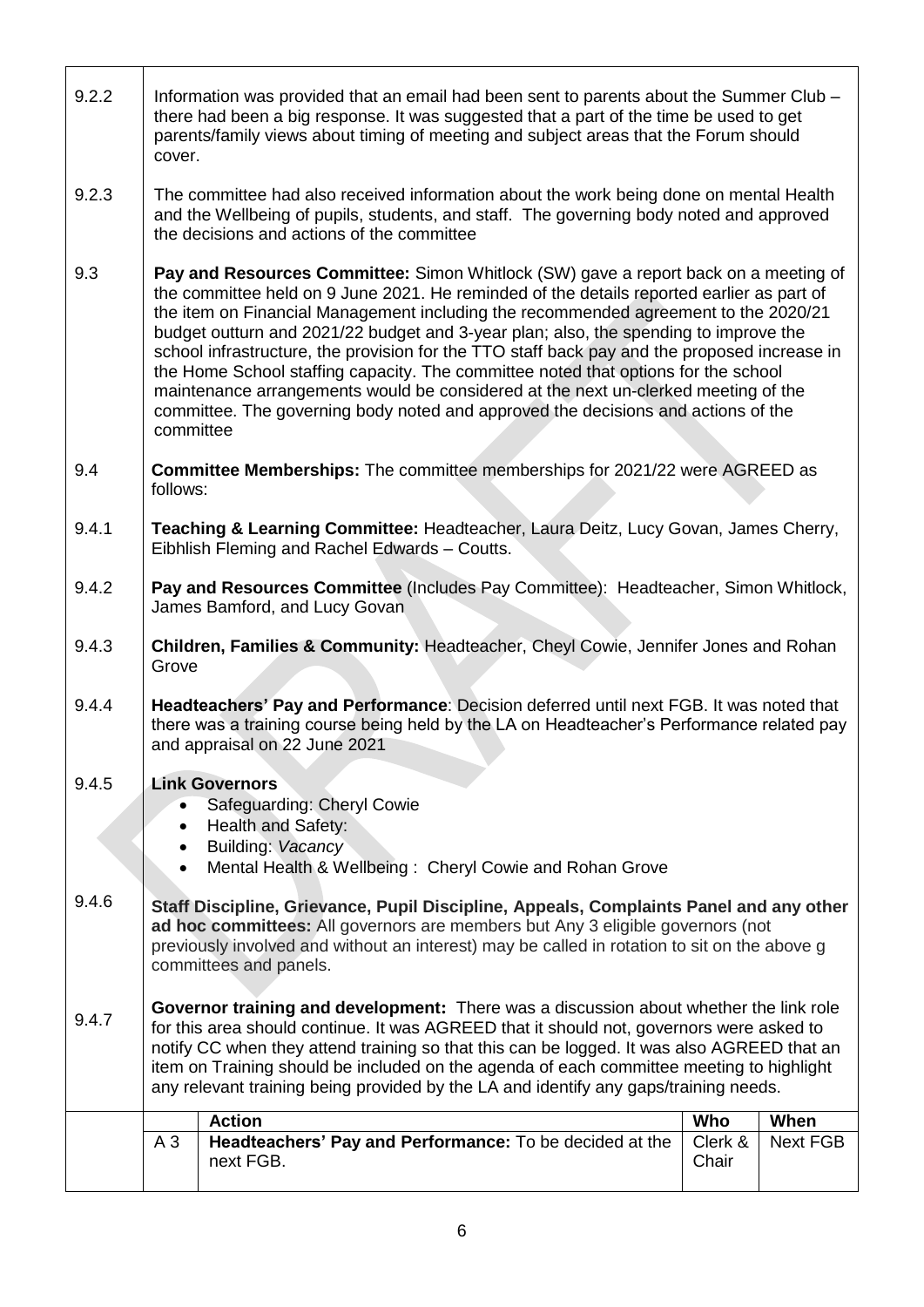| 10.0             | REPORT FROM THE CHAIR & ARRANGEMENTS FOR ELECTION OF CHAIR AND VICE<br><b>CHAR FOR 2021/22</b>                                                                                                                                                                                                                                                                                                                                                                                                                                                                                          |       |                         |  |  |
|------------------|-----------------------------------------------------------------------------------------------------------------------------------------------------------------------------------------------------------------------------------------------------------------------------------------------------------------------------------------------------------------------------------------------------------------------------------------------------------------------------------------------------------------------------------------------------------------------------------------|-------|-------------------------|--|--|
| 10.1             | <b>Chairs Action:</b> No Chair's action was reported to have taken place since the last full<br>governing body meeting.                                                                                                                                                                                                                                                                                                                                                                                                                                                                 |       |                         |  |  |
| 10.2             | Election of Chair and Vice Chair – Arrangements for the Start of next academic year:<br>The governing body discussed the procedures for the election of the Chair and Vice Chair.                                                                                                                                                                                                                                                                                                                                                                                                       |       |                         |  |  |
| 10.2.1           | Chair: Governors had previously agreed 2-year (alternate) terms of office for the role of<br>Chair and Vice Chair. In accordance with this, the term of office of LD as Chair, ends at the<br>start of the first meeting of the full governing body in the Autumn term 2021.                                                                                                                                                                                                                                                                                                            |       |                         |  |  |
| 10.2.2           | Election of Vice Chair: The current term of office of the Vice Chair (SW) ends at the start<br>of the first meeting of the full governing body in the Autumn 2022. It was AGREED that the<br>Clerk would write to governors ahead of the first FGB in the Autumn and ask for any<br>nominations for Chair and having received the same then circulate the names for a vote - to<br>be returned to the Clerk; the outcome to be notified at the full governors meeting.                                                                                                                  |       |                         |  |  |
|                  | <b>Action</b>                                                                                                                                                                                                                                                                                                                                                                                                                                                                                                                                                                           | Who   | When                    |  |  |
|                  | Election of Chair: Clerk to write to governors ahead of next<br>A <sub>4</sub><br>FGB to ask for nominations                                                                                                                                                                                                                                                                                                                                                                                                                                                                            | Clerk | Start of<br>Autumn term |  |  |
| 11.0             | <b>SAFEGUARDING &amp; RISK MANAGEMENT)</b>                                                                                                                                                                                                                                                                                                                                                                                                                                                                                                                                              |       |                         |  |  |
| 11.1             | <b>Safeguarding report:</b> It was noted that the Report on Safeguarding was included in the<br>Head's Report. Governors were advised that the guidance on Keeping Children Safe in<br>Education (KCSE) had been updated and would take effect from September 2021. The<br>Head advised that staff INSET would be provided in the Autumn on the changes. It was<br>noted that the school's Safeguarding policy would be updated in the Autumn and<br>governors and all staff were required to read and confirm in writing that they had read at<br>least parts 1 and 2 of the guidance. |       |                         |  |  |
| 11.2             | Risk Management: Governors were advised of the risk management measures in place<br>particularly to mitigate Covid19, including the ongoing review of risk assessment earlier in<br>the meeting.                                                                                                                                                                                                                                                                                                                                                                                        |       |                         |  |  |
| 11.2.1           | Q Has the school experienced any cyber-attacks? The Head advised that a ransom ware<br>attack had been attempted. However, it failed, the school working with Couve (IT provider)<br>had been successful in ensuring that the school's data was secure.                                                                                                                                                                                                                                                                                                                                 |       |                         |  |  |
| 12.0             | <b>POLICIES</b>                                                                                                                                                                                                                                                                                                                                                                                                                                                                                                                                                                         |       |                         |  |  |
| 12.1             | <b>Staff Capability Policy:</b> The policy had been circulated with the agenda papers prior to the<br>meeting. The Head advised that the school adopts the LA policy. After consideration, the<br>governing body AGREED the Policy.                                                                                                                                                                                                                                                                                                                                                     |       |                         |  |  |
| 12.2             | <b>Admissions Policy:</b> The Head reminded of the review by the LA of the criteria for<br>admissions to each of the Special Schools so that there was consistency across the<br>Borough. He advised that this resulted in a clearer definition for Brent Knoll. After<br>consideration, and subject to a typographical error (notified to the Head) the governing body<br>AGREED the Policy.                                                                                                                                                                                           |       |                         |  |  |
| $\frac{13.0}{2}$ | PERFORMANCE RELATED PAY AND APPRAISAL                                                                                                                                                                                                                                                                                                                                                                                                                                                                                                                                                   |       |                         |  |  |
| 13.1             | Governor Appraisers: It was noted that the governing body would appoint the appraisers<br>and External Adviser to review the performance of the Headteacher, in the Autumn term.                                                                                                                                                                                                                                                                                                                                                                                                        |       |                         |  |  |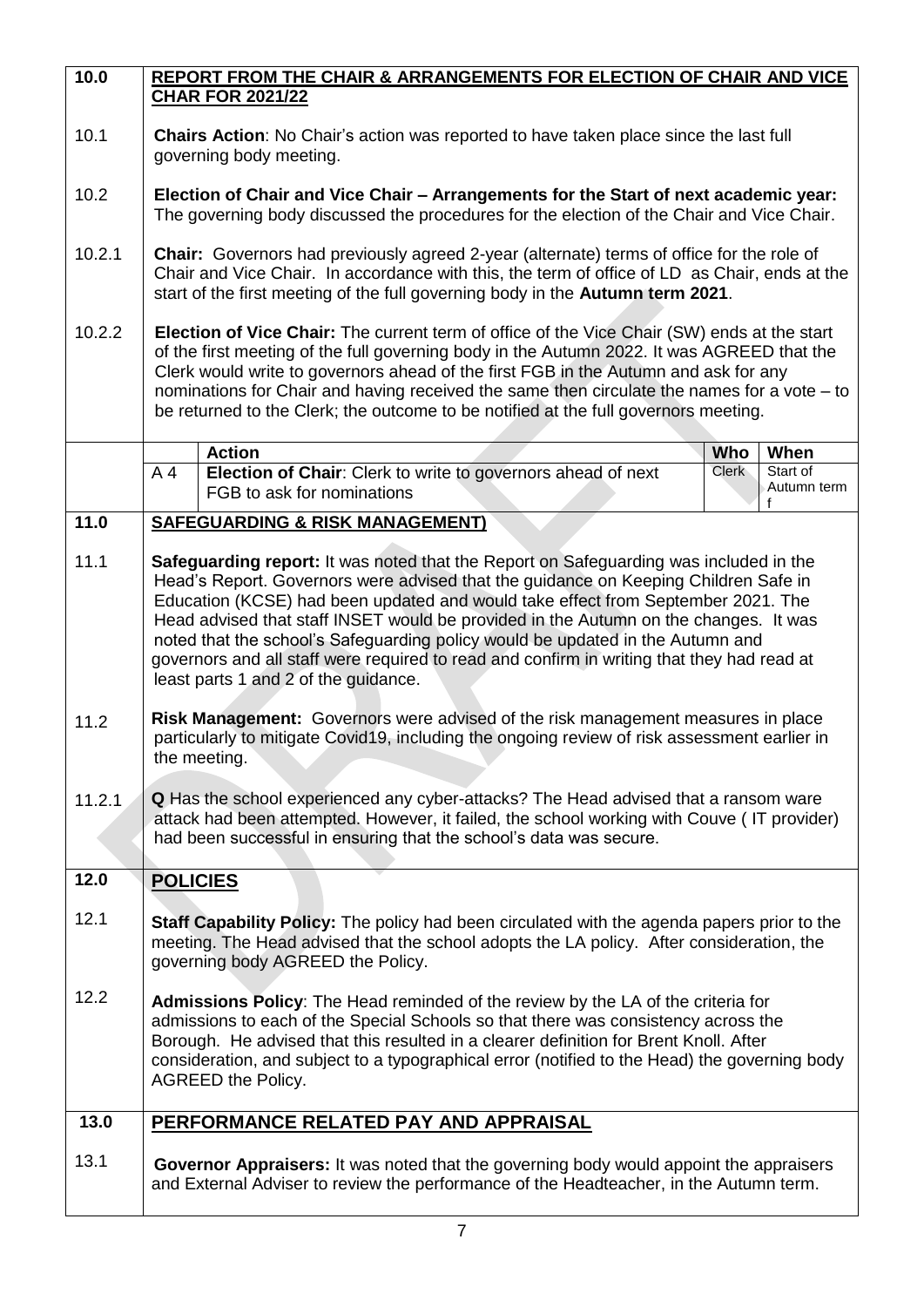| 13.2   | Pay Committee and Pay Appeals Committee: It was noted that members of the Pay and<br>Resources Committee would meet in Autumn term to specifically to consider the Head's<br>recommendations for staff pay and progression                                                                                                                                                                                                                                                                                                                                                                                                                                                                                                                 |
|--------|--------------------------------------------------------------------------------------------------------------------------------------------------------------------------------------------------------------------------------------------------------------------------------------------------------------------------------------------------------------------------------------------------------------------------------------------------------------------------------------------------------------------------------------------------------------------------------------------------------------------------------------------------------------------------------------------------------------------------------------------|
| 13.3   | Performance Appraisal Policy and the Pay Policy Review. The Head reminded that the<br>school follows the LA policies. There had so far not been any changes notified, however, the<br>pay scales would be updated in the Summer and published by the LA in the Autumn.<br>Subject to the any changes made by the LA, these policies were AGREED by the governing<br>body.                                                                                                                                                                                                                                                                                                                                                                  |
| 15.0   | <b>SCHOOL TERM / HOLIDAY DATES</b>                                                                                                                                                                                                                                                                                                                                                                                                                                                                                                                                                                                                                                                                                                         |
|        | A link to the school terms and holiday dates for the 2021-22 and 2022-23 academic<br>years had been provided to governors. It was noted that neither the Head or the<br>governing body have the delegated authority (from the LA) to vary these dates.                                                                                                                                                                                                                                                                                                                                                                                                                                                                                     |
| 16.0   | <b>MEETING DATES FOR 2021/22</b>                                                                                                                                                                                                                                                                                                                                                                                                                                                                                                                                                                                                                                                                                                           |
|        | The dates of the full governing body and committee meetings were AGREED as follows: -                                                                                                                                                                                                                                                                                                                                                                                                                                                                                                                                                                                                                                                      |
| 16.1   | <b>Full Governing Body: -</b><br>Wednesday - 6 Oct 2021at 6:00 pm<br>Wednesday - 24 November 2021 at 6:00 pm<br>Wednesday - 23 March 2022 at 6:00 pm<br>٠<br>Wednesday - 22 June 2022 at 6:00 pm<br>٠,                                                                                                                                                                                                                                                                                                                                                                                                                                                                                                                                     |
| 16.2   | Pay & Resources<br>Tuesday -: 16 November 2021 at 6:00 pm*<br>* Pay Committee Meeting to be arranged<br>Tuesday - 1 March 2022 at 6:00 pm<br>Tuesday - 17 May 2022 at 6:00 pm<br>٠                                                                                                                                                                                                                                                                                                                                                                                                                                                                                                                                                         |
| 16.3   | <b>Teaching &amp; Learning</b><br>Tuesday - 9 November 2021 at 4:00 pm<br>٠<br>Tuesday - 8 March 2022 at 4:00 pm                                                                                                                                                                                                                                                                                                                                                                                                                                                                                                                                                                                                                           |
| 16.4   | Tuesday 24 May 2022 at 4:00 pm<br><b>Children, Families &amp; Community</b><br>Tuesday - 2 November 2021 at 6:00 pm<br>Tuesday -15 March 2022 at 6:00 pm<br>Tuesday- 7 June 2022 at 6:00 pm<br>٠                                                                                                                                                                                                                                                                                                                                                                                                                                                                                                                                           |
| 17.0   | <b>ANY OTHER BUSINESS</b>                                                                                                                                                                                                                                                                                                                                                                                                                                                                                                                                                                                                                                                                                                                  |
| 17.1   | Home School Support – Increased Staffing: The governing body discussed and voted on<br>the Heads proposal to increase the staffing by 0.6 (Scale 6) initially for 1 year. By<br>unanimous vote, the governing body AGREED the proposal.                                                                                                                                                                                                                                                                                                                                                                                                                                                                                                    |
| 17.2   | <b>Brent Knoll &amp; Watergate Trust update:</b> The Head reported on a meeting of the Trust<br>Board that took place on the previous day. He spoke about activating the Trust Forum and<br>the actions to increase membership and appoint more trustees. He advised that there was<br>a need for a representative from the governing body to sit on the Trust. Although, in the past<br>it was the Chair of the governing body there was no requirements in the Articles of Trust.<br>The current Chair could not attend the Trust meetings due to timing. After consideration the<br>governing body AGREED to discuss the appointment of a representative to the Trust at the<br>first meeting of the governing body in the Autumn term. |
| 17.2.1 | <b>Q</b> Any there any benefits for the school in remaining part of the Trust? The Head outline<br>some of the concerns, the call on the leadership time from the schools in respect of the                                                                                                                                                                                                                                                                                                                                                                                                                                                                                                                                                |